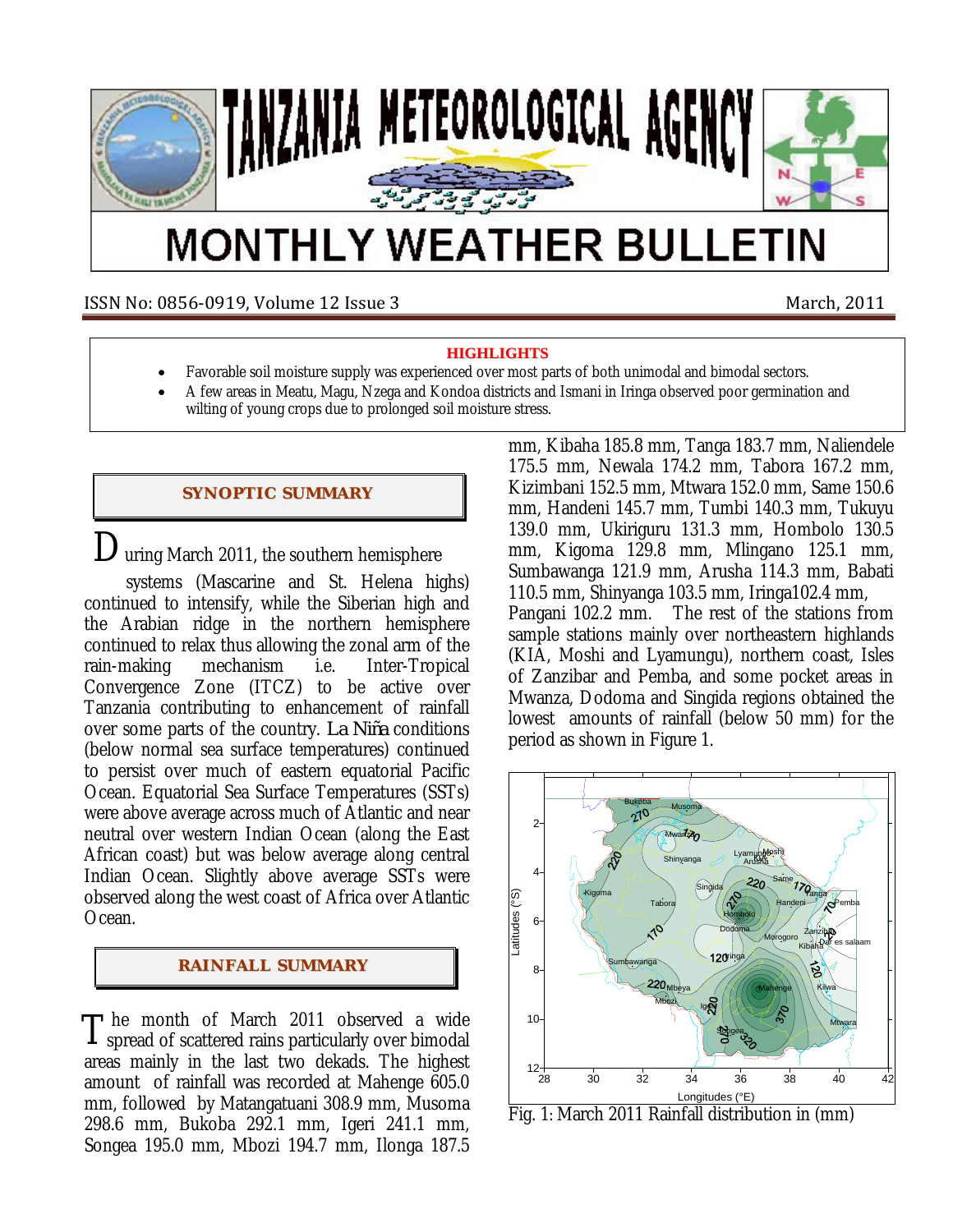#### **MEAN AIR TEMPERATURE**

I emperatures were genera*l*ly warm during the<br>month Over northeastern highlands and coastal month. Over northeastern highlands and coastal regions monthly mean maximum temperatures recorded exceeded 32 ºC as indicated in Figure 2A.



**Fig 2A**: March 2011 Mean Maximum Temperature (°C)

Mean maximum air temperature values ranged between 21ºC and 32ºC. The highest absolute maximum temperature of 34.6°C was recorded during the first dekad of the month at Kibaha, while Igeri over southwestern highlands recorded the lowest daily value in the second dekad with a maximum temperature of 21.1°C.

Mean minimum air temperatures recorded ranged from 12ºC to 25.0ºC as shown in Fig 2B. The lowest value of mean minimum temperature recorded was 12.1°C at Igeri (southwestern highlands) in the second dekad, while the highest value of 25.5°C was observed at Pemba (northern coast) in the third dekad.



**MEAN SUNSHINE HOURS** 

unshine duration records across the country Sunshine duration records across the country during March show that the mean bright sunshine hours ranged from 4 hrs/day over southern western regions to about 9 hrs/day over northern coastal areas as shown in Figure 3.



**Fig 3**: March 2011 Mean Sunshine Hours (hrs/day)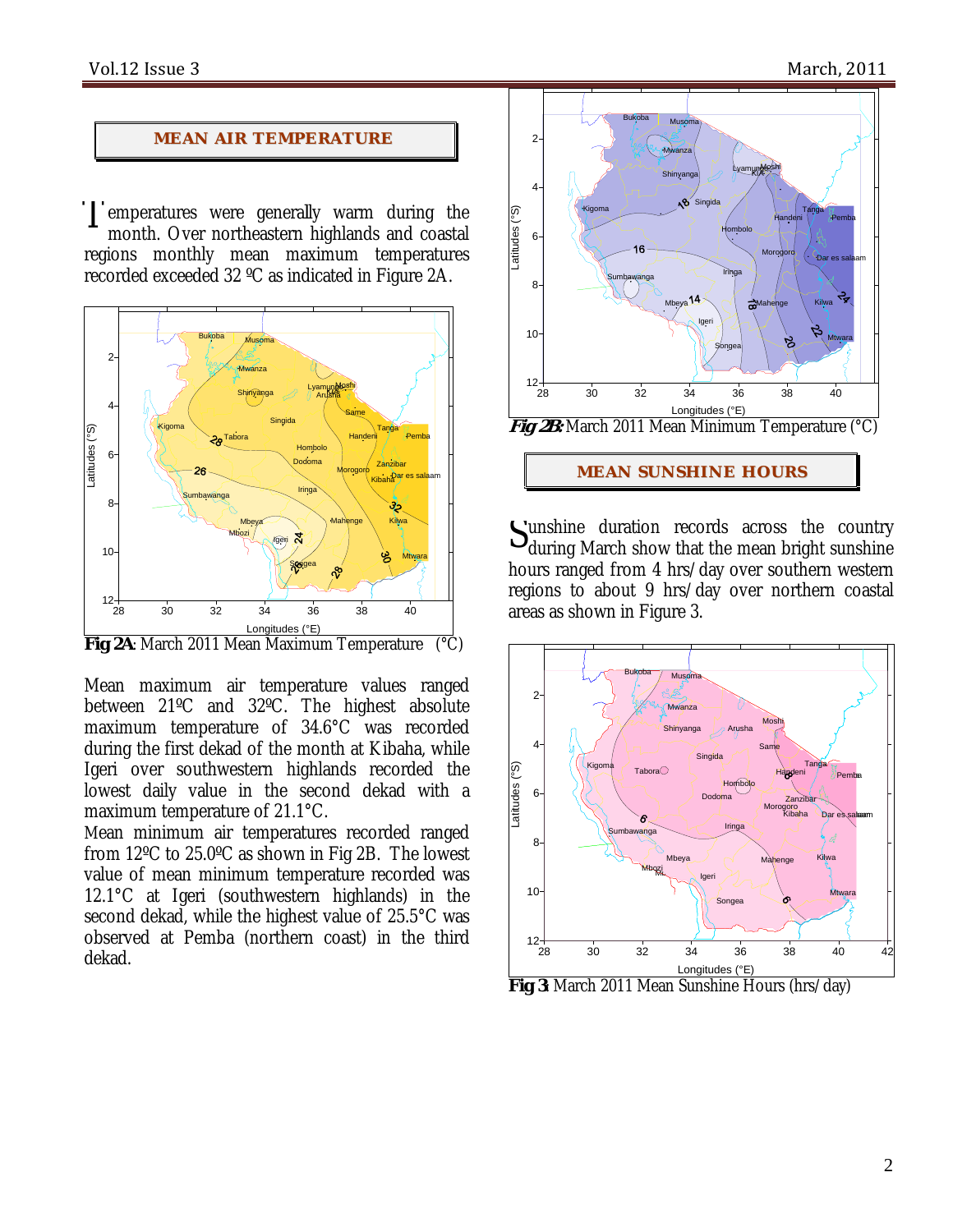The longest duration was registered during the first dekad when the areas were characterized by less or no rainfall activities.

## **MEAN WI ND SPEED**

 $\mathbf M$  ean wind speeds across the country ranged

 from 1 to 9 km/hr during the month. High wind speed of above 9 km/hr was recorded over parts of northeastern highlands (Same). High wind speed coupled with persistent wet conditions still allowed surface water losses through evapotranspiration.



Fig 4: March 2011 Mean wind speed (km/hr)

#### **AGROMETEOROLOGICAL SUMMARY**

 $F$  avorable soil moisture supply was experienced over both unimodal and bimodal sectors of the over both unimodal and bimodal sectors of the country mostly during the last two dekads of the month. A few areas (Meatu, Magu, Nzega, Kondoa, Ismani,) observed poor germination and wilting of crops at early and mid stages due to severe soil moisture stress compelling farmers in those areas to resort to short term crops (cassava, peas, sweet potatoes) instead. However, crops conditions across the entire country mostly maize, beans, and paddy were rated as progressing well at stages ranging from vegetative as over Morogoro south (Ilonga and

Ifakara areas) to maturity stage as reported in Katavi region (Mpanda area), southern (Ruvuma region) and central parts (Dodoma and Singida regions) where maize crop was generally at near to full ripeness stage while paddy was approaching milk stage. Over the bimodal sector which had timely onset of *Masika* season, the major field activities for the entire sector during the period generally were planting and weeding of crops which mostly were between emergence and early vegetative stages.

The persistent wet conditions also improved availability of water and pastures for livestock and wildlife in the country.

#### **HYDROMETEOROLOGICAL SUMMARY**

.

 $\rm W$  ater levels in lakes, dams and river flows have regained fairly well due to substantial rainfall regained fairly well due to substantial rainfall amounts obtained, but water for human and industrial usage and hydro-power generation should still be used sparingly.

#### **ENVIRONMENTAL SUMMARY**

 $T_{\text{generally high but with a decreasing trend into}}$ generally high but with a decreasing trend into April.

#### **EXPECTED SYNOPTIC SITUATION DURI NG APRIL 2011**

The central to eastern equatorial Pacific Ocean<br>are expected to continue to be below normal are expected to continue to be below normal (*La Nina* condition) while near average SSTs conditions are expected over the tropical western Pacific Ocean and central Indian Ocean. Near neutral SSTs are expected over the western Indian Ocean. Near to above average SSTs are expected across much of Atlantic Ocean particularly over the south-western coast of Africa and along Mozambique Channel extending to southeast of Madagascar and west of Australia. There is a likelihood of suppressed convection over central Indian Ocean. Moderate easterly to south easterly wind flow is expected during the Month of April. This will contribute to some activities over eastern